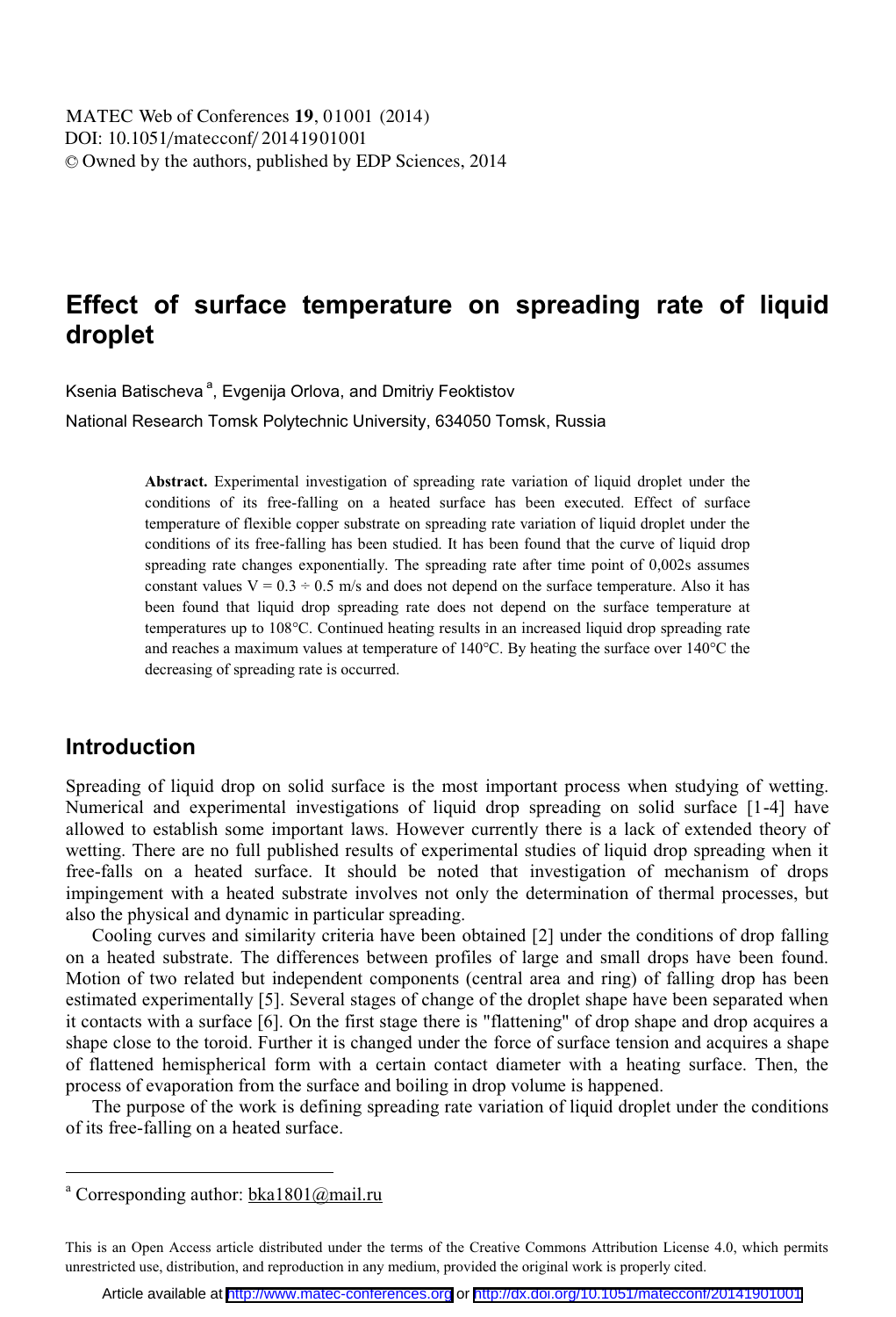### **1 Research technique**

A scheme of experimental setup is shown in Fig.1.



**Figure 1.** A scheme of experimental setup: *<sup>1</sup>* – light source, *<sup>2</sup> –* power unit of heating resistance, *<sup>3</sup>* – heating resistance, *4* – solid substrate, *5* – condensing lens, *6* – transparent box, *7* – high-speed camera, *8* – electronic unit pump, *9* – pipe of experimental liquid supply, *10* – dosing device.

The main elements of experimental setup are light source *1*, condensing lens *5*, high-speed camera *7* and testing area, which consists of solid substrate *4* and transparent box *6.*

Power unit *2* is connected to the heating resistance *3.* The rate of water supply through pipe *9* to dosing device *10* is controlled by electronic unit pump (Cole-Parmer Touch Screen) *8.* The dosing device is the needle ISO 7864-2011. The light flux passes through the droplet and enters a condensing lens *5*, where it refracts and detects by the high-speed camera *7*.

The transparent box *6* (Fig.2) made of glass is destined for reducing of the impact of environmental factors, such as a movement of air mass, differential temperature in the room. The opening from top is needed for unhindered drops free-falling, side openings are needed for path of parallel rays from the light source *1* to the camera lens *7*.



#### **Figure 2.** Model of transparent box.

Measuring of the temperature of the substrate was performed by eight-channel Agilent 34901A. The thermocouple "chromel-copel" (chemical compound: Nickel (Ni) - 44%; iron (Fe) - 2%; Copper (Cu) -  $54\%$ ) with measurement error  $\pm 0.1\degree$ C was used as the temperature sensors. A scheme of arrangement of thermocouple on substrate is shown in Fig.3.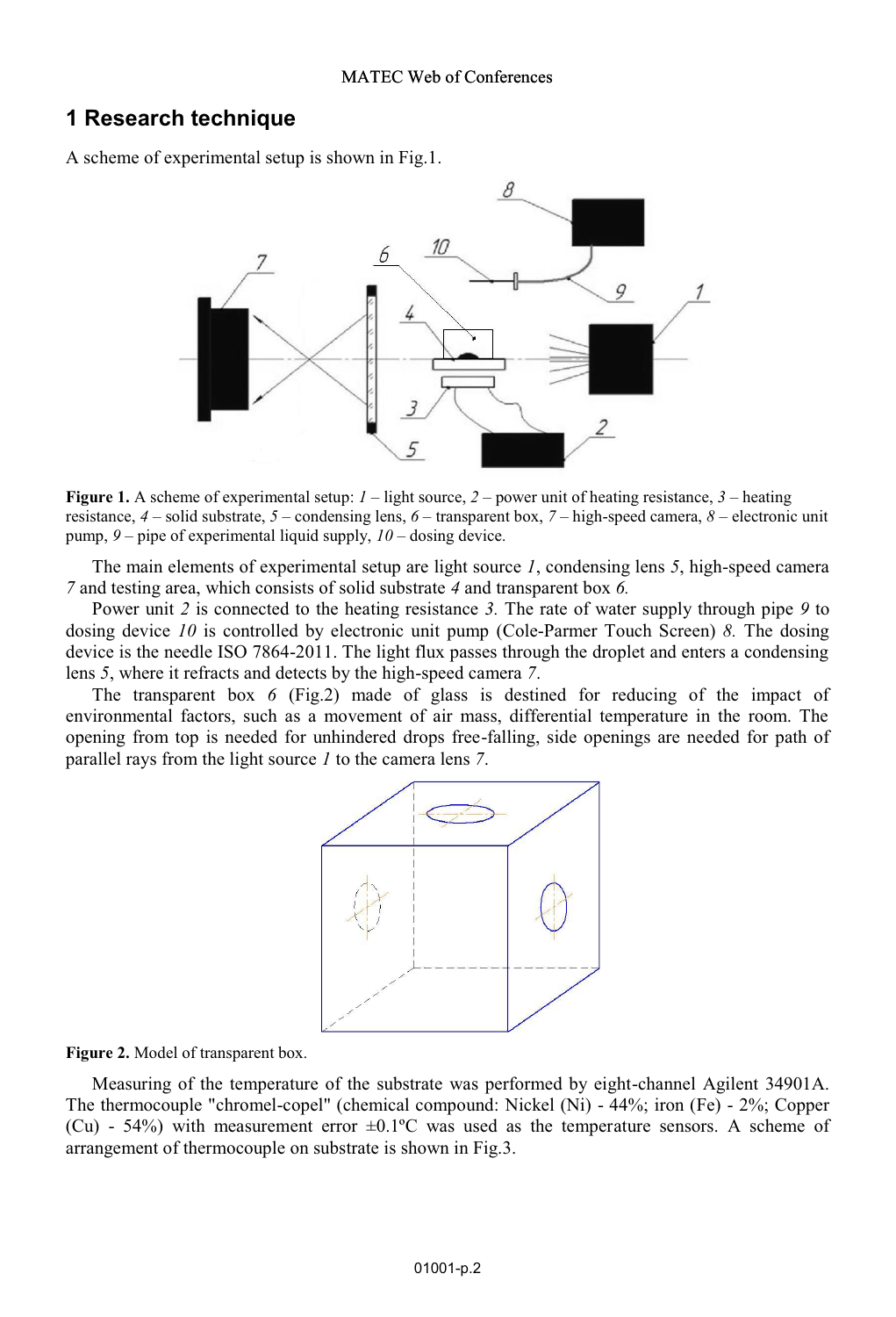The 2<sup>nd</sup> International Youth Forum "Smart Grids"



**Figure 3.** Arrangement of thermocouple:  $1 - \text{test substance}$ ,  $2 - \text{thermocouple}$ ,  $3 - \text{sessile liquid drop}$ .

As test substrate we use flexible copper disk of thickness 4 mm and diameter 54 mm. Shadow method was used to record drop spreading process [7-9]. Drops of volume 6μl have been dosed to the surface from a height of 300mm. The range of temperature variation is  $60 - 200$  °C. As a working liquid we use distilled non deaerated water.

The initial time point is the moment of contact free-falling drop with a heated surface. Video recording of this process has been held with a high-speed video camera FastCAMSA1.1 model 675K-M1. Shooting speed of camera is 5000 frames per second at full-screen scanning  $(1280 \times 1024)$ resolution, 10 bit).

### **2 Results and discussion**

Drop diameter has been registered according to spreading process on substrate. Spreading rate of liquid droplet we define as:

$$
V=\frac{D_1-D_2}{t}, \ \ mm \bigg/_{S},
$$

where  $D_1$  – drop diameter, mm;  $D_2$  – drop diameter recorded in the previous time step, mm; t = 0.0002 – time step, s.

Figure 3 demonstrates variation of liquid drop spreading rate in time.



**Figure 4.** Liquid drop spreading rate at substrate temperatures 108°C; 126°C; 140°C; 200°C.

According to the analysis of Fig. 4 the curve of liquid drop spreading rate changes exponentially at range of temperature variation 60 – 200 °C. At the initial time, when liquid drop contacts with the heated surface it spreads and contact diameter reaches maximum value under the force of inertia. Next, the attractive forces of the molecules contribute to its contraction to equilibrium. It should be